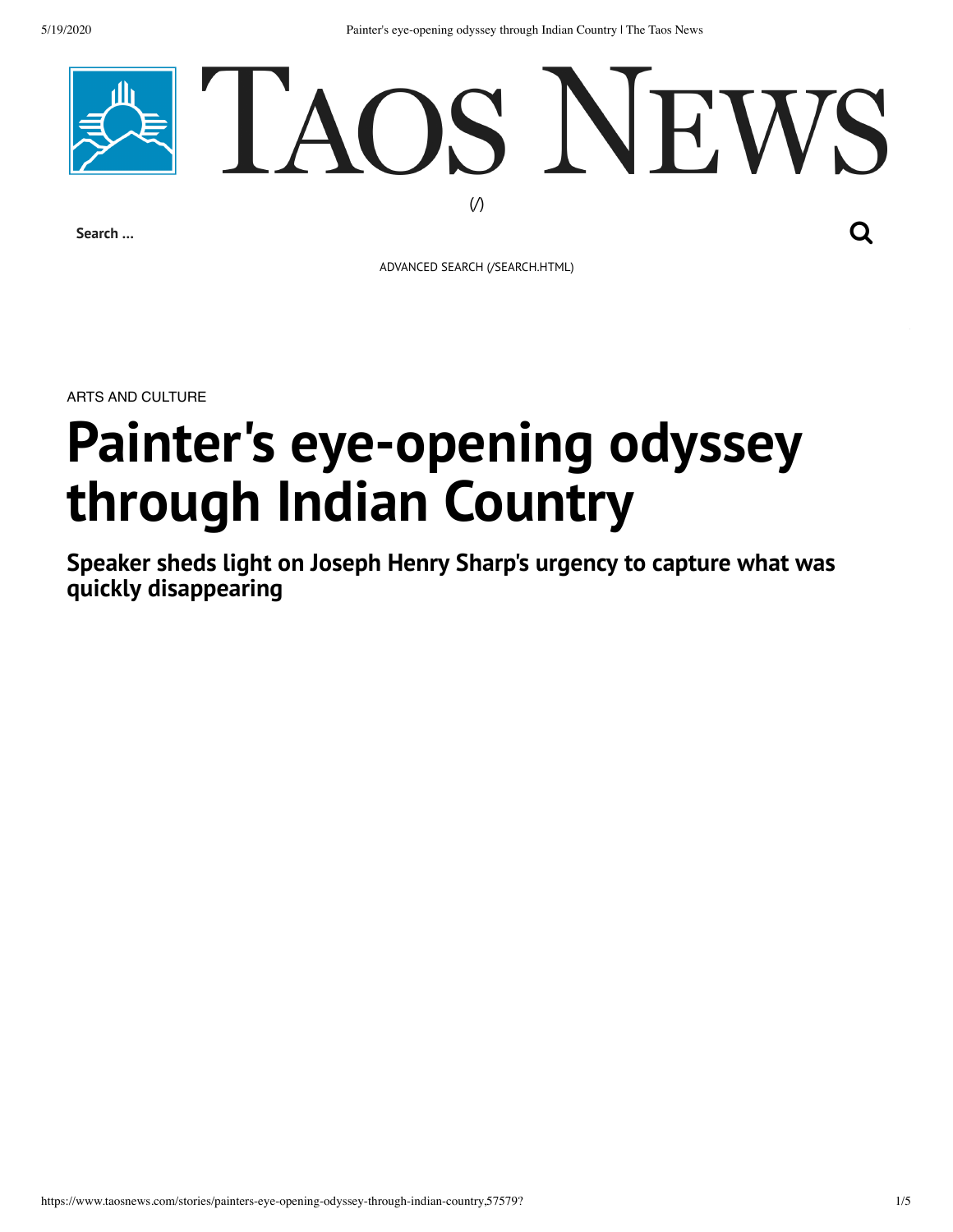

[\(/uploads/original/20190612-120114-87996.jpg\)](https://www.taosnews.com/uploads/original/20190612-120114-87996.jpg)

**Artist Joseph Henry Sharp in his studio on Kit Carson Road in Taos. His studio, as well as the studio and home of E.I. Couse, are open to the public as cultural properties known as the Couse-Sharp Historic Site.** COURTESY COUSE-SHARP HISTORIC SITE



Posted Thursday, June 13, 2019 5:00 am

## **By Kathleen Steward tempo@taosnews.com**

Spending several winters painting in Montana's subzero temperatures, Joseph Henry Sharp (1859-1953) recorded on canvas the perceived end of the Northern Plains Indian civilization. His paintings are considered to impart a rare empathy and respect for the individuals who were regarded as being on the losing side of history.

Marie Watkins will present a lecture titled, " 'So me for the North and snow!' Joseph Henry Sharp's Montana," Saturday (June 15) at 10 a.m. in the Arthur Bell Auditorium at the Harwood Museum of Art, 238 Ledoux Street, Taos.

The lecture is in conjunction with the Couse-Sharp Foundation's sixth Biennial Gala Celebration planned the same day at 5 p.m. at El Monte Sagrado Resort, 317 Kit Carson Road. The sold-out event will feature dinner, entertainment, silent and live auctions to benefit the site and its programs. For more, see the sidebar.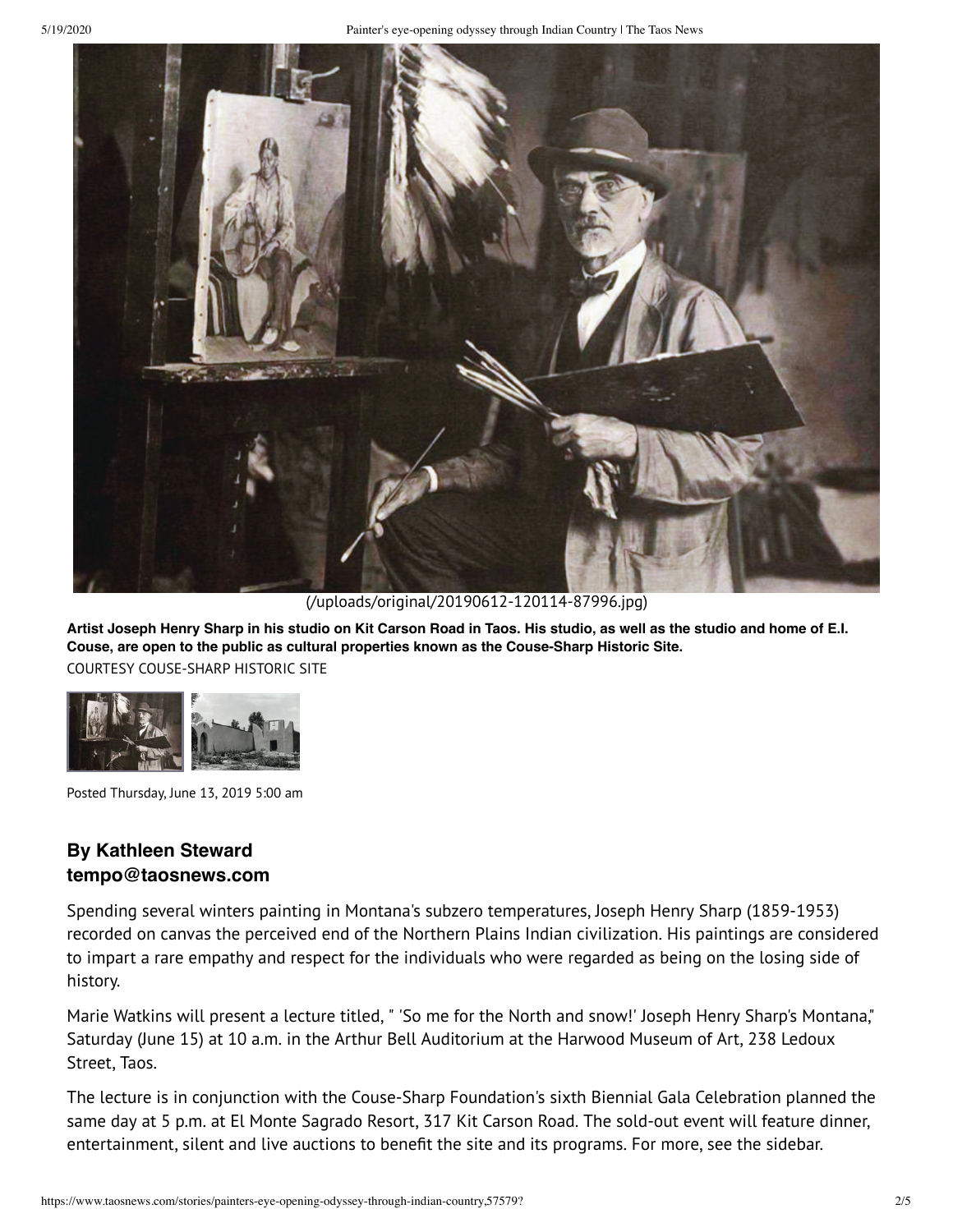Watkins is professor emerita of art history at Furman University in Greenville, South Carolina, and holds a doctorate from Florida State University. She has extensively researched the Taos Society of Artists, zeroing in on Sharp. Among her most recent publications is the essay "The Call of the West: The Art of Joseph Henry Sharp."

"When I first saw Sharp's painting, I didn't know anything about Western art. His are quiet and dignified works using classical imagery."

Sharp and his wife, Addie, first went to Montana in the summer of 1899, taking a break from teaching at the Cincinnati Art Academy and, according to Watkins, they started to go back in earnest during the winters from 1902-1908. Eventually they built a cabin at the Crow Agency.

"This is gutsy what he did," comments Watkins.

When they traveled further afield they used a sheep herder's wagon as a mobile studio. The Sharps dubbed the wagon "Prairie Dog." There remains a black-and-white photograph of Joseph Sharp standing in the snow setting up what looks like an easel. He is bundled to the hilt replete with a feather in his cap - "Prairie Dog" sits behind on an incline.

"Sharp was a driven man," Watkins said. His early life reads like a Horatio Alger book. His parents were firstgeneration Irish immigrants. Sharp was schooled until the age of 12 when he nearly drowned in an accident that left him deaf. School was out so he went to work in a nail factory, giving part of his wages to his mother.

At age 14 he moved 200 miles from his home in Bridgeport, Ohio, to The McMicken School of Design in Cincinnati, Ohio. It was here he found his footing in art, which spurred his ambition and led in time to the high-brow world of classical painting. He studied in Belgium, Germany, Paris and Spain.

After Sharp's initial foray to Montana, Watkins said he felt he had to get back not only as a painter but also an ethnographer, documenting the rapid decline of a way of life. The implications were urgent, so he put Taos on the back burner.

He painted portraits of many native warriors who fought in the 1876 Battle of the Little Bighorn - known to local Indians as the Battle of the Greasy Grass and to others as Custer's Last Stand - including members of the Cheyenne, Arapaho, Lakota, Blackfoot and Crow nations.

"The history is wrought on their faces; it is fresh," said Davison Packard Koenig, executive director and curator of the Couse-Sharp Historic Site, at 146 Kit Carson Road. "He is able to get access and trust with his integrity and good intentions."

Koenig conjectures that the battle was the 9/11 of its day. Although the Plains Indians won the Battle of the Little Big Horn, within a generation, they lost the war. Sharp was able to paint each man, each warrior with this profound understanding.

After the portraits, Sharp panned back using the winter landscape to contextualize the struggle he witnessed. The barren tree limbs, the earth buried in snow - the scene is stark yet hushed at the same time.

"That man really understood snow," explained Watkins. "The snow scenes to me are the most powerful."

A Crow Indian chief had died and Sharp painted a series of the funeral cortege. The snow is partially melted. There is the universal mourning, the chief's covered body being pulled on a travois, people trailing slowly behind. Death is death. It matters not the cultural, ethnic, spiritual or political systems. And that is what Sharp is able to convey, as Watkins noted earlier - a quiet dignity.

According to Watkins, the reason Sharp chose to travel to the Crow Agency in the winter was because the tribes were now farming and ranching with the bulk of work being done from spring to fall. The winter afforded time for Sharp and Addie to approach communities, to ask people to sit for portraits.